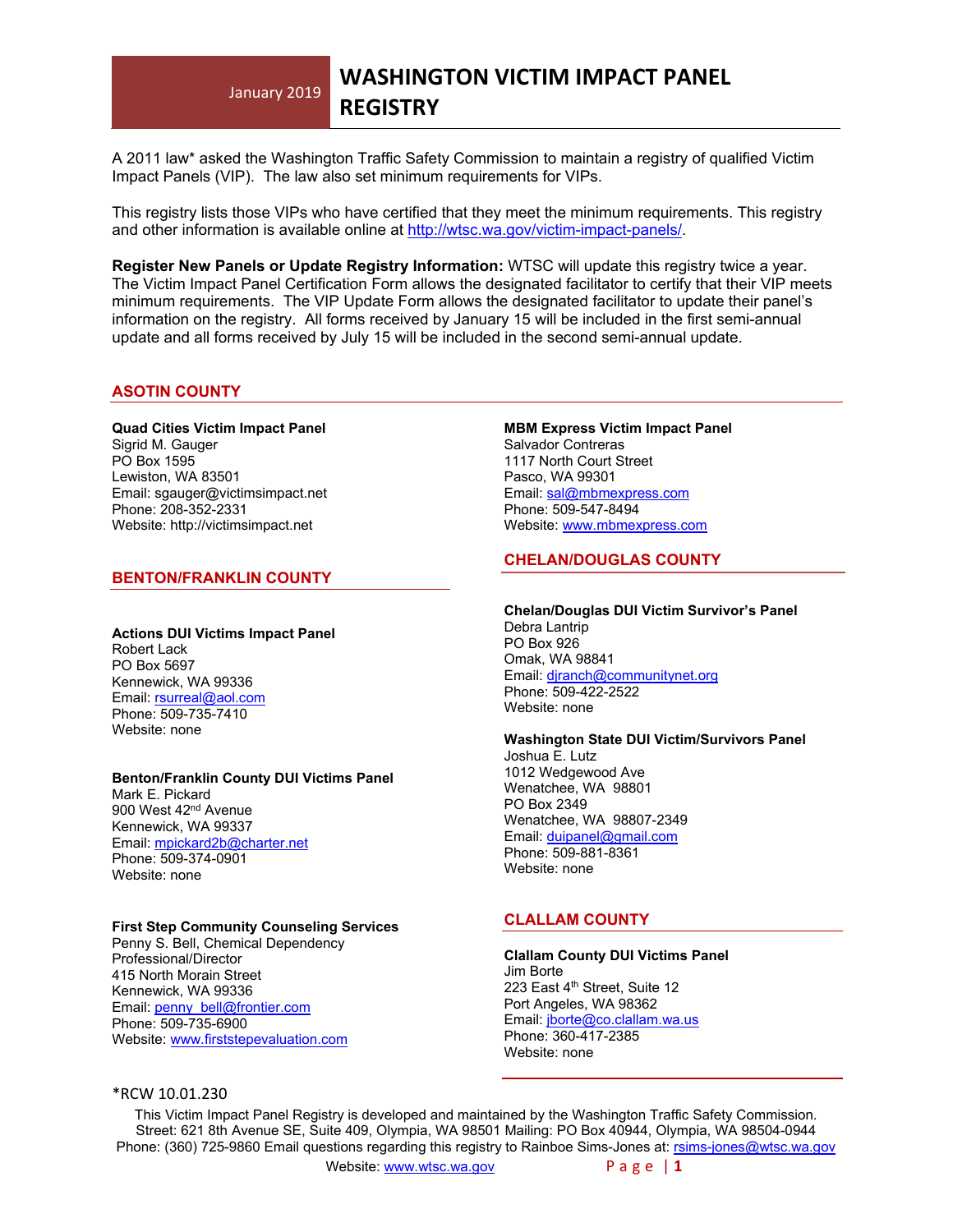# **CLARK COUNTY**

#### **Canaan Consulting (English and Spanish)**

Jennifer Canaan 6715 NE 63rd Street, Suite 231 Vancouver, WA 98661 Email: [jlccanaaconsulting@gmail.com](mailto:jlccanaaconsulting@gmail.com) Phone: 360-836-8457 Website: none

#### **Clark County District Victim Impact Panel**

Darren Truax PO Box 5000 Vancouver, WA 98666-5000 Email: [Lisa.Biffle@clark.wa.gov](mailto:Lisa.Biffle@clark.wa.gov) Phone: 360-397-2436 x: 1815 Website: [www.clark.wa.gov/corrections/victims.html](http://www.clark.wa.gov/corrections/victims.html)

#### **Luz Amarilla (Yellow Light)**

Luis Rodas 9106 NE HWY 99, Suite D Vancouver, WA 98665 Email: [vvdvip@gmail.com](mailto:vvdvip@gmail.com) Phone: 360-772-6116 Website: none

#### **COWLITZ COUNTY**

#### **Cowlitz County Probation Victim Impact Panel** Chad Williams 312 South West 1st Avenue Kelso, WA 98632 Email: [williamsc@co.cowlitz.wa.us](mailto:williamsc@co.cowlitz.wa.us) Phone: 360-577-3118 Website: [www.co.cowlitz.wa.us](http://www.co.cowlitz.wa.us/)

#### **From the Heart VIP**

Rena Sherrill 300 4th Avenue North Kelso, WA 98626 Email: [fromrenasheart@yahoo.com](mailto:fromrenasheart@yahoo.com) Phone: 360-560-1244 Website: [www.fromtheheartvip.com](http://www.fromtheheartvip.com/)

#### **GRANT COUNTY**

#### **Grand County DUI Victim Impact Panel**

Carolyn Pence Grant County PARC 840 East Plum Moses Lake, WA 98837 Email: [cpence@co.grant.wa.us](mailto:cpence@co.grant.wa.us) Phone: 509-765-5402 x: 5407 Website: none

#### **S.T.O.P. D.U.I. V.I.P.**

Arnold Garcia 120 First Avenue NW Ephrata, WA 98823 Email: [Arnold.garcia@stopwa.gov](mailto:Arnold.garcia@stopwa.gov) Phone: 509-754-2271 Website: [www.stopwa.com](http://www.stopwa.com/)

## **GRAYS HARBOR COUNTY**

**Grays Harbor County Victims Impact Panel** Susan Bradbury Grays Harbor County Courthouse, Room 105 102 West Broadway PO Box 630 Montesano, WA 98563 Email: [sbradbury@co.grays-harbor.wa.us](mailto:sbradbury@co.grays-harbor.wa.us) Phone: 360-249-3711 x: 576 Website: [www.co.grays](http://www.co.grays-harbor.wa.us/info/sheriff/DUI.htm)[harbor.wa.us/info/sheriff/DUI.htm](http://www.co.grays-harbor.wa.us/info/sheriff/DUI.htm)

# **ISLAND COUNTY**

**Impaired Driving Impact Panel of Island County (IDIPIC)** Alice Biddulph PO Box 358 Oak Harbor, WA 98277 Email: [idipic@idipic.org](mailto:idipic@idipic.org) Phone: 360-672-8219 Website: [www.idipic.org](http://www.idipic.org/)

#### **JEFFERSON COUNTY**

**Dui Victim Impact Panel** Gabbie Caudill, BA, CDP, CAMS-II 211 Taylor Street, Suite 20 Port Townsend, WA 98368 Email: [believeinrecovery@live.com](mailto:believeinrecovery@live.com) Phone: 360-385-1258 Website: none

#### **KING COUNTY**

# **1st Choice DUI Victims Panel**

Marcy Jones 14905 6th Avenue SW, Burien, WA 98166 19435 68th Avenue South, Kent, WA 98032 600 5th Avenue, Seattle, WA 98104 12351 Lake City Way NE, Seattle, WA 98125 Email: [staff@victimspanel.org](mailto:staff@victimspanel.org) Phone: 206-992-0522 Alternate: 206-661-4387 Website: [www.victimspanel.org](http://www.victimspanel.org/)

### \*RCW 10.01.230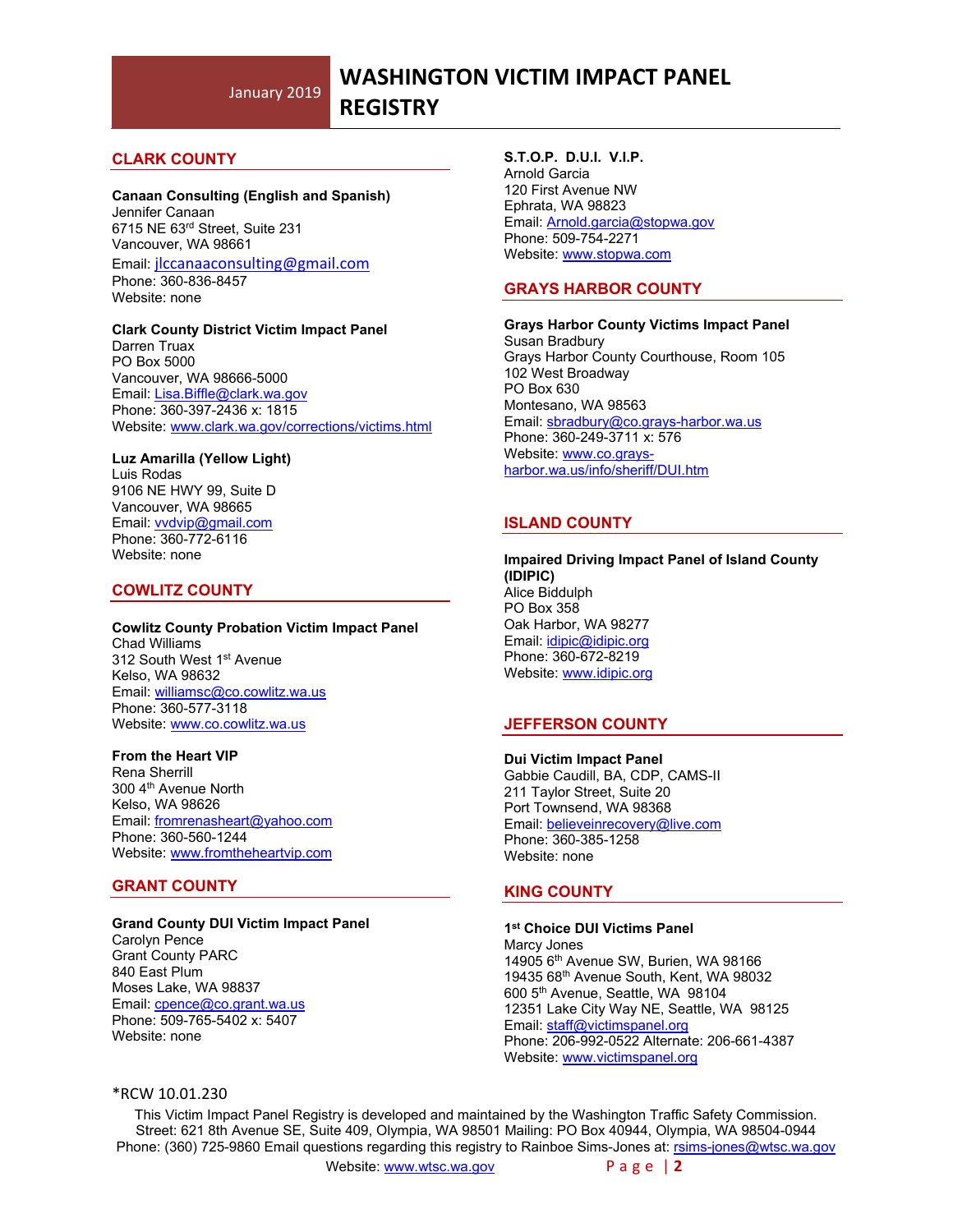# **WASHINGTON VICTIM IMPACT PANEL**

# **REGISTRY**

# **1st The Original DUI Victims Impact Panel**

George Fraser 13353 Bel-Red Road, Bellevue, WA 98005 220 4th Avenue South, Kent, WA 98042 Email: [georgegoski@yahoo.com](mailto:georgegoski@yahoo.com) Phone: 253-293-0176 Website: [www.dwipanel.org](http://www.dwipanel.org/)

## **2nd Chance**

James Lawrence, CDP 235 South West 153rd Street Burien, WA 98166 Phone: 206-393-7699 Website: www.2ndchancerecoverycenter.com Phone: 206-393-7699

#### **Alternatives**

P. Hoppy Hopkins, BAS, CDP 445 South West 152nd Street, Suite 100 Burien, WA 98166 Email: [hoppy@sidestreetcentre.com](mailto:hoppy@sidestreetcentre.com) Phone: 206-242-4084 Website: [www.sidestreetcentre.com](http://www.sidestreetcentre.com/)

#### **Assessment and Treatment Associates Victims Panel**

George Fraser PO Box 9042 Bellevue, WA 98042 Email: [georgegoski@yahoo.com](mailto:georgegoski@yahoo.com) Phone: 425-289-1600 Website: [www.assesstreat.com](http://www.assesstreat.com/)

## **Associated Behavior Health**

Tera Rote and George Fraser 1800 112th Avenue NE, Suite 150 Bellevue, WA 98004 Email: [terar@abhc.com,](mailto:terar@abhc.com) [georgegoski@yahoo.com](mailto:georgegoski@yahoo.com) Phone: 425-646-7279 Website: [www.abhc.com](http://www.abhc.com/)

# **Associated Behavior Health**

Karen Minahan 841 Central Avenue North, Suite C215 Kent, WA 98032 2111 N. Northgate Way, Suite 212 Seattle, WA 98113 4700 42nd Avenue SW, Suite 480 West Seattle, WA 98116 Email: [karen8944@aol.com](mailto:karen8944@aol.com) Phone: none Website: [www.abhc.com](http://www.abhc.com/)

#### **Auburn Municipal Court**

Robert Lee, Probation Counselor 340 East Main Street Auburn, WA 98002 Email: [rllee@auburnwa.gov](mailto:rllee@auburnwa.gov) Phone: 253-288-7405 Website: [www.auburnwa.gov](http://www.auburnwa.gov/)

#### **Benton South Sound Victims Panel**

Marilyn Clapper PO Box 1971 Gig Harbor, WA 98335 Email: [m.clapper@centurytel.net](mailto:m.clapper@centurytel.net) Phone: 253-884-0715 Website: [www.southsoundduivip.com](http://www.southsoundduivip.com/)

#### **Coastal Treatment Services**

Elaine Johnson 218 State Avenue South Unity Church of Kent Kent, WA 98030 14730 North East 8<sup>th</sup> Street, Suite #110 Bellevue, WA 98007 Email: [m.ferris@coastaltreatment.com](mailto:m.ferris@coastaltreatment.com) Phone: 425-646-2871 Website: [www.coastaltreatment.com](http://www.coastaltreatment.com/)

#### **Creative Change Counseling Center**

Forest E Woodley 140 Rainier Avenue South, Suite 3 Renton, WA 98057 Email: [pastorwoodley@msn.com](mailto:pastorwoodley@msn.com) Phone: 206-496-5557 Website: [www.creativechangecounseling.com](http://www.creativechangecounseling.com/)

#### **Hope + Help Counseling**

George L. Brummell 230 Auburn Way South, Suite 1B Auburn, WA 98002 Email: [George@HH-C.net](mailto:George@HH-C.net) Phone: 253-333-2328 Website: [www.HH-C.net](http://www.hh-c.net/)

#### **HOPE Victim Foundation**

Adrienne Casteele 17205 Vashon Highway Vashon Island, WA 98070 Email: [hope4wa@gmail.com](mailto:hope4wa@gmail.com) Phone: 253-202-4025 Website: [www.hope4wafoundation.org](http://www.hope4wafoundation.org/)

### \*RCW 10.01.230

This Victim Impact Panel Registry is developed and maintained by the Washington Traffic Safety Commission. Street: 621 8th Avenue SE, Suite 409, Olympia, WA 98501 Mailing: PO Box 40944, Olympia, WA 98504-0944 Phone: (360) 725-9860 Email questions regarding this registry to Rainboe Sims-Jones at: [rsims-jones@wtsc.wa.gov](mailto:rsims-jones@wtsc.wa.gov)

Website: [www.wtsc.wa.gov](http://www.wtsc.wa.gov/) Page | 3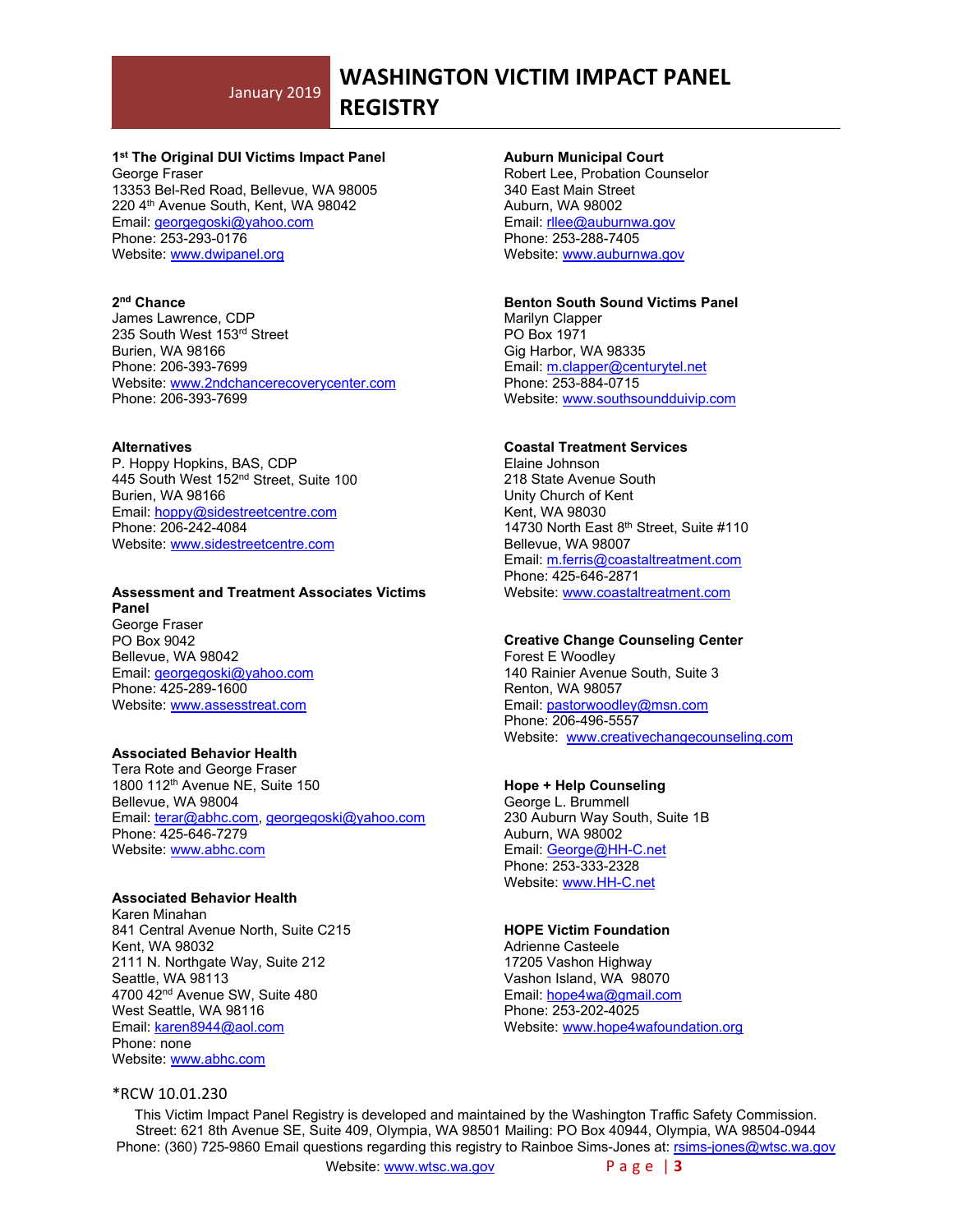# **WASHINGTON VICTIM IMPACT PANEL**

**REGISTRY**

## **King County DUI Victims Panel**

David Ossorio and Paul Ossorio Unity Church of Kent 218 State Avenue South PO Box 2193 Renton, WA 98056 Email: [mail@duivp.org](mailto:mail@duivp.org) Phone: 253-520-8538 Fax: 253-818-2182 Website: [www.duivp.org](http://www.duivp.org/)

#### **La Esperanza Health Counseling Services**

Zoila Saritama 15405 1st Avenue South Burien, WA 98148 Email: [admin@laesperanzahcs.org](mailto:admin@laesperanzahcs.org) Phone: 206-306-2690 Website: [www.laesperanzahcs.org](http://www.laesperanzahcs.org/)

# **La Fe – The Hope Health Care Services**

Andrew Winstead Armando Vargas 15 South Grady Way Evergreen Building, Suite 436 Renton, WA 98057 Email: [lafe\\_thehope@live.com](mailto:lafe_thehope@live.com) Phone: 425-793-9834 Website: none.

#### **The L.O.L.A Foundation**

Stacey Agmata PO Box 88581 Seattle, WA 98138 Email: [Stacey@thelolafoundation.com](mailto:Stacey@thelolafoundation.com) Phone: 253-861-5204 Website: [www.livelifeagape.org](http://www.livelifeagape.org/)

# **Lord Street Ministry DWI/DUI Victim Impact Panel**

Tina Langley 31900 104th Avenue SE, #G203 Auburn, WA 98092 Email: [lordstreetministryvictimimpact@gmail.com](mailto:lordstreetministryvictimimpact@gmail.com) Phone: 206-261-4225 or 360-440-4428 Website: none

#### **North Star Treatment Group**

Craig Rock and Talal Hattar 130 Andover Park East, #B-105 Tukwila, WA 98188 Email: [craig@northstartreatmentgroup.com](mailto:craig@northstartreatmentgroup.com) Phone: 206-241-1187 Website: [www.northstartreatmentgroup.com](http://www.northstartreatmentgroup.com/)

#### \*RCW 10.01.230

#### **The Original DWI Victims Impact Panel** George Fraser and Karen Minahan PO Box 9042 Kent, WA 98042 Email: [dwivictimspanel@yahoo.com](mailto:dwivictimspanel@yahoo.com) Phone: 253-293-0176 Website: [www.dwipanel.org](http://www.dwipanel.org/)

## **PIB-Proceso**

Marco Sanchez, MA, MHP, CDP 1833 North 105 Seattle, WA 98133 Email: [msanchez.pib@gmail.com](mailto:msanchez.pib@gmail.com) Phone: 206-478-1191 Website: [www.ptib.org](http://www.ptib.org/)

#### **Renton South Sound Victims Panel** Marilyn Clapper PO Box 1971 Gig Harbor, WA 98335 Email: [m.clapper@centurytel.net](mailto:m.clapper@centurytel.net) Phone: 253-884-0715 Website: [www.southsoundduivip.com](http://www.southsoundduivip.com/)

**Social Treatment Opportunity Programs/Kent** Linda Irish CDP 1019 W. James St. Kent, WA 98032

Email: [linda.irish@stopwa.com](mailto:linda.irish@stopwa.com) Phone: 253-234-1190 Website: [www.stopwa.com](http://www.stopwa.com/)

# **KITSAP COUNTY**

#### **Assessment and Treatment Asso. Victim Panel** George Fraser 2819 NW Kitsap Place, Suite 120 Silverdale, WA 98383 Email: [georgegoski@yahoo.com](mailto:georgegoski@yahoo.com) Phone: 253-293-0176 Website: [www.dwipanel.org](http://www.dwipanel.org/)

**Bremerton DUI Victims Panel**

Alan Bettcher PO Box 58494 Renton, WA 98058 Email: [pacav@oz.net](mailto:pacav@oz.net) Phone: 360-373-7736 Website: [http://duivictimspanel.com](http://duivictimspanel.com/)

This Victim Impact Panel Registry is developed and maintained by the Washington Traffic Safety Commission. Street: 621 8th Avenue SE, Suite 409, Olympia, WA 98501 Mailing: PO Box 40944, Olympia, WA 98504-0944 Phone: (360) 725-9860 Email questions regarding this registry to Rainboe Sims-Jones at: [rsims-jones@wtsc.wa.gov](mailto:rsims-jones@wtsc.wa.gov)

Website: [www.wtsc.wa.gov](http://www.wtsc.wa.gov/) Page | 4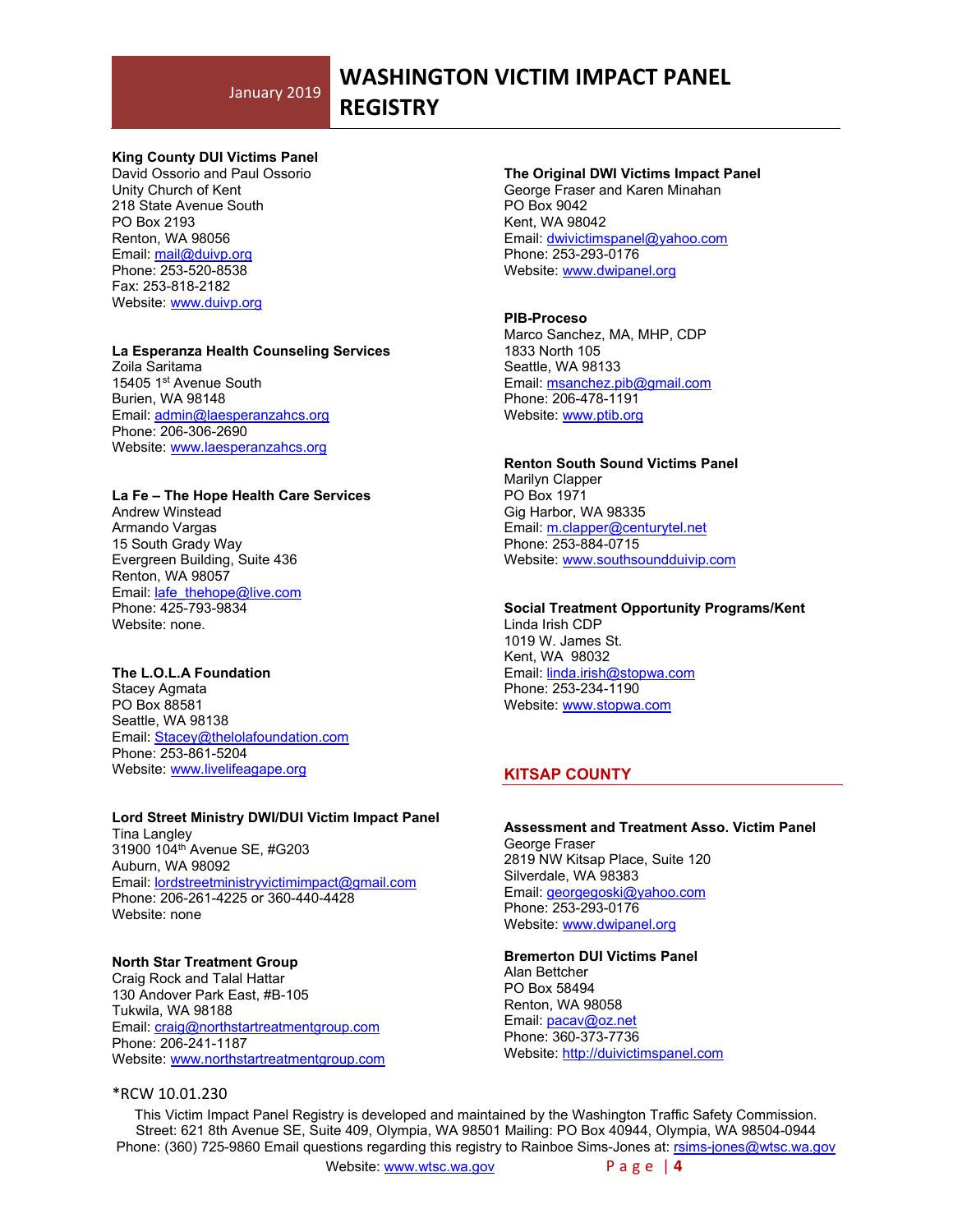# **WASHINGTON VICTIM IMPACT PANEL**

# **REGISTRY**

#### **Kitsap County DUI Impact Panel**

Ron Torrez – Director/ Coordinator/Facilitator Non Profit 501c3 Corporation Location: Holy Trinity Catholic Church 4215 Pine Road NE Bremerton, WA 98310 Email: [duiimpactpanel@juno.com](mailto:duiimpactpanel@juno.com) Phone: 360-731-5139 or 360-710-7006 Website: [www.duiimpactpanel.com](http://www.duiimpactpanel.com/)

#### **Port Gamble S'Klallam Tribe Victim Impact Panel**

Kelly Tom 31912 Little Boston Road NE Kingston, WA 98346 Email: [kellyt@pgst.nsn.us](mailto:kellyt@pgst.nsn.us) Phone: 360-297-6301 Website: none

#### **Port Orchard South Sound VIP**

Marilyn Clapper PO Box 1971 Gig Harbor, WA 98335 Email: [mclapper@centurytel.net](mailto:mclapper@centurytel.net) Phone: 360-731-2077 or 253-884-0715 Website: [www.southsoundvictimspanel.com](http://www.southsoundvictimspanel.com/)

# **KITTITAS COUNTY**

# **Kittitas County DUI Victim Panel**

Emily Brown 507 North Nanum Street, Room 111 Ellensburg, WA 98926 Email: [ADDS@Fairpoint.net](mailto:ADDS@Fairpoint.net) Phone: 509-925-9821 Website: none

# **LEWIS COUNTY**

**New Directions VIP** Scott M. Dickinson 1956 NE Kresky Avenue PO Box 59 Chehalis, WA 98532 Email: [admin@newdirectionswa.com](mailto:admin@newdirectionswa.com) Phone: 360-740-4380 Website: none

# **Lewis County DUI Victim Impact Panel**

Teresa Marko, President PO Box 1142 Chehalis, WA 98532 Email: [terrim52@hotmail.com](mailto:terrim52@hotmail.com) Phone: 360-978-4495 Website: none

#### \*RCW 10.01.230

## **MASON COUNTY**

# **Mason County Victim's Impact Panel**

Julianna Miljour 221 West Railroad Avenue, Suite E PO Box 1576 Shelton, WA 98584 Email: [miljourj@cs.com](mailto:miljourj@cs.com) Phone: 360-427-1686 Website: none

# **OKANOGAN COUNTY**

**Okanogan County Victim's Impact Panel** Andi Ervin PO Box 1688 Omak, WA 98841 Email: [occcandi@yahoo.com](mailto:occcandi@yahoo.com) Phone: 509-322-843 Website: [www.okcommunity.org](http://www.okcommunity.org/)

# **PIERCE COUNTY**

# **A-1 Solutions Counseling**

Anne Larsen 2302 South Union Avenue, C-29 Tacoma, WA 98405 Email: [a1solutionscounseling@hotmail.com](mailto:a1solutionscounseling@hotmail.com) Phone: 253-879-1200 Website: none

# **A Brighter Tomorrow**

Lynette Velez 7511 Custer Road Lakewood, WA 98499 Email: [lynettevelez@earthlink.net](mailto:lynettevelez@earthlink.net) Phone: 253-507-8367 Website: none

#### **A Change Counseling Services, Inc.**

Clarence Farmer 4002 South M Street, Suite C Tacoma, WA 98418 Email: [achangecounselingservices@gmail.com](mailto:achangecounselingservices@gmail.com) Phone: 253-473-1844 Website: none

#### **AACS Counseling**

Gustavus L. Lawlar 10209 Bridgeport Way SW, Suite D-10 Lakewood, WA 98499 Email: [glawlar@aacscounseling.org](mailto:glawlar@aacscounseling.org) Phone: 253-627-1226 Website: [www.aacscounseling.org](http://www.aacscounseling.org/)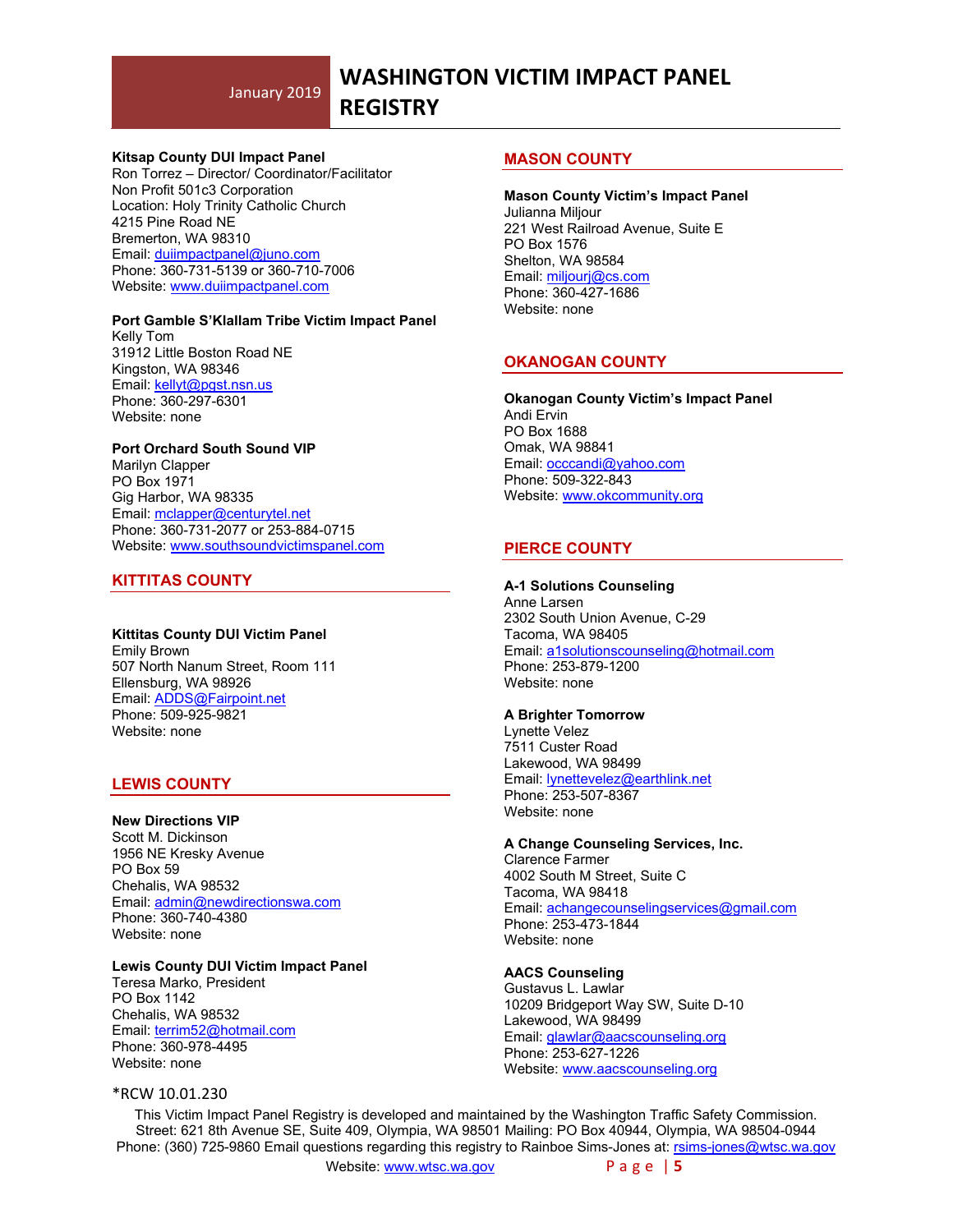# **WASHINGTON VICTIM IMPACT PANEL**

**REGISTRY**

## **ACE Counseling**

Stefanie Scanlon 2302 South Union Avenue, C-29 Tacoma, WA 98405 Email: [acecounseling@hotmail.com](mailto:acecounseling@hotmail.com) Phone: 253-879-1200 Website: none

# **AL'TA Counseling & Testing**

Jeremy M. Wekell, CDP, SAP 702 Broadway, Suite #102 Tacoma, WA 98402 Email: none Phone: 253-473-7586 Website: [www.AltaCounseling.com](http://www.altacounseling.com/)

#### **All For You Counseling and Employment**

Louis Horton 3323 Pacific Avenue South Tacoma, WA 98418 Email: [office@afyce.comcastbiz.net](mailto:office@afyce.comcastbiz.net) Phone: 253-474-0633 Website: none

#### **Assessment and Treatment Asso. Victim Panel**

George Fraser 2716 South C Street Tacoma, WA 98402 Email: [gary@assestreat.com](mailto:gary@assestreat.com) Phone: 253-293-0176 Website: [www.assesstreat.com](http://www.assesstreat.com/)

#### **Casteele, Williams & Associates**

Adrienne Casteele 8833 Pacific Avenue South Tacoma, WA 98444 Email: [cwacounseling@hotmail.com](mailto:cwacounseling@hotmail.com) Phone: 253-536-2881 Website: [www.cwacounseling.com](http://www.cwacounseling.com/)

#### **Crossroads Treatment Center Inc.**

James Hand 10828 Gravelly Lake Drive SW #204 Lakewood, WA 98499 Email: [lakewoodcrossroads@gmail.com](mailto:lakewoodcrossroads@gmail.com) Phone: 253-473-7474 Website: [www.crossroadstreatment.org](http://www.crossroadstreatment.org/)

#### **First Things First 123, LLC**

Kathy Swanson 9116 Gravelly Lake Drive SW Suite 102 Lakewood, WA 98499 Email: [ftf123@comcast.net](mailto:ftf123@comcast.net) Phone: 253-507-5803 Website: [www.ftfrecovery.com](http://www.ftfrecovery.com/)

#### **HOPE Victim Foundation**

711 South 25<sup>th</sup> Street, Suite 7 Tacoma, WA 98405 Email: [hope4wa@gmail.com](mailto:hope4wa@gmail.com) Phone: 253-202-4025 Website: [www.hope4wafoundation.org](http://www.hope4wafoundation.org/)

#### **Lakewood South Sound VIP Panel**

Marilyn Clapper PO Box 1971 Gig Harbor, WA 98335 Email: m.clapper@centurytel.net Phone: 253-884-0715 Website: [www.southsoundduivip.com](http://www.southsoundduivip.com/)

#### **Mirror Mirror VIP**

Tina Jesse MA, CDP 3640 South Cedar Street, Suite Y Tacoma, WA 98409 Email: [tina@mirrormirrorcounseling.com](mailto:tina@mirrormirrorcounseling.com) Phone: 253-267-5604 Website: Facebook Mirror Mirror Counseling

#### **Serenity Counseling Services**

Joseph Myrick, CDP 5005 Puyallup Hwy East, Suite 20 Fife, WA 98424 Email: [joseph@serenity-counseling.com](mailto:joseph@serenity-counseling.com) Phone: 253-922-6522 Website: [www.serenity-counseling.com](http://www.serenity-counseling.com/)

#### **Social Treatment Opportunity Programs/Puyallup**

Jeffrey Wilson, CDP 13921 East Meridian, Suite 101 Puyallup, WA 98373 Email: jeff.wilson@stopwa.com Phone: 253-770-4720 Website: [www.stopwa.com](http://www.stopwa.com/)

#### **South Sound DUI Victim's Panel**

Marilyn J. Clapper PO Box 1971 Gig Harbor, WA 98335 Email: [mclapper@centurytel.net](mailto:mclapper@centurytel.net) Phone: 253-884-0715 Website: [www.southsoundduivip.com](http://www.southsoundduivip.com/)

#### **Social Treatment Opportunity Programs/Tacoma**

Linda Irish, CDP 4301 South Pine Street #112 Tacoma, WA 98409 Email: [linda.irish@stopwa.com](mailto:linda.irish@stopwa.com) Phone: 253-471-0890 Website: [www.stopwa.com](http://www.stopwa.com/)

# \*RCW 10.01.230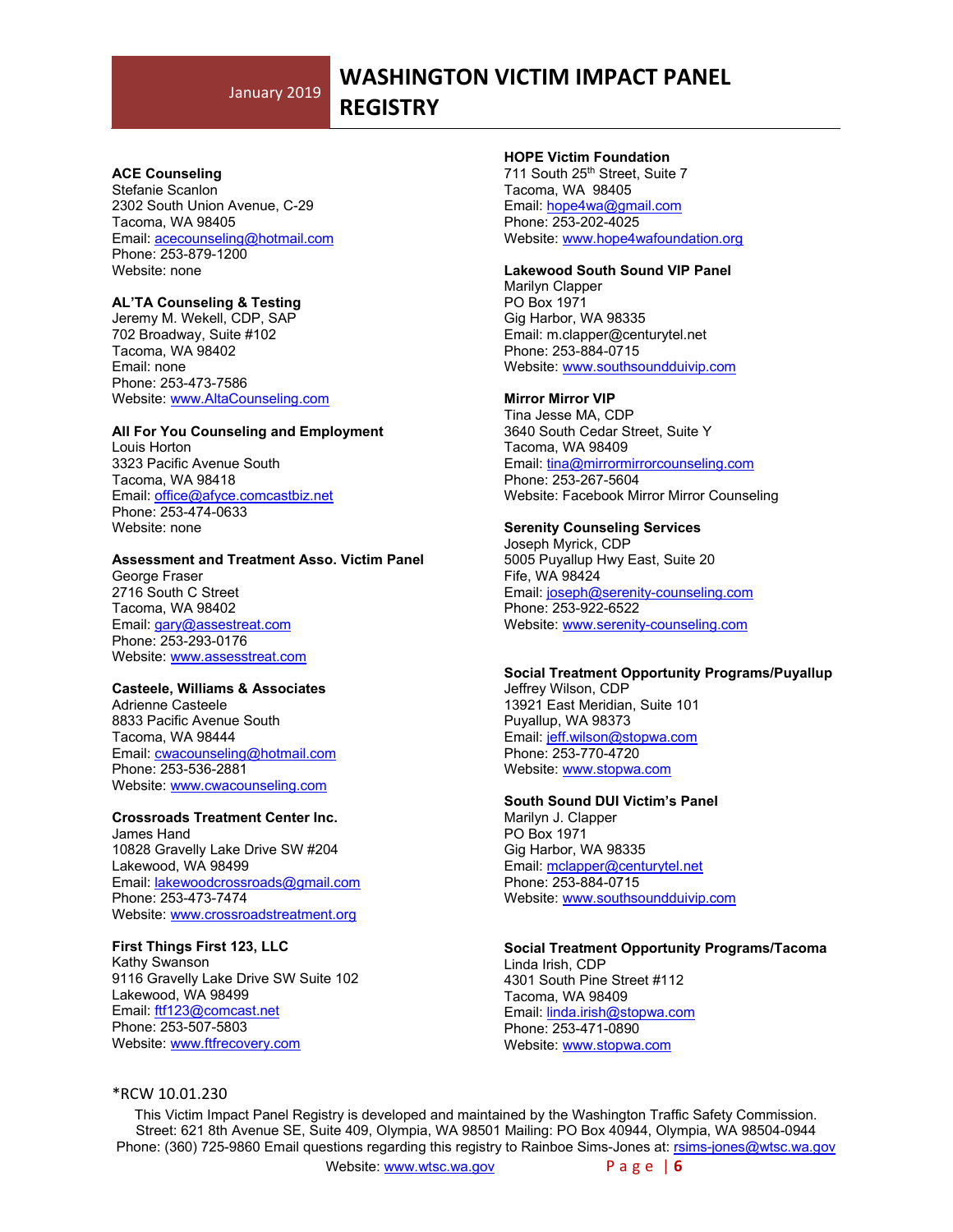# **WASHINGTON VICTIM IMPACT PANEL**

# **REGISTRY**

#### **Tacoma/Pierce Co. DUI Victims Info. Panel**

Sharon Reynon PO Box 731105 Puyallup, WA 98373 Email: [slrainon8@comcast.net](mailto:slrainon8@comcast.net) Phone: 253-846-1902 Website: [www.duipanel.org](http://www.duipanel.org/)

#### **Western Washington Counseling Center**

Robin Meng, CDP 504 112th Street South Tacoma, WA 98444 Email: [wwadtreatmentcenter@gmail.com](mailto:wwadtreatmentcenter@gmail.com) Phone: 253-536-5549 Website: [www.westernwashingtontreatmentcenter.com](http://www.westernwashingtontreatmentcenter.com/)

# **SKAGIT COUNTY**

#### **Skagit County DUI Victim Panel** Barbara Thompson 605-B Sunset Park Drive

Sedro-Woolley, WA 98284 Phone: 360-856-6300

#### **SNOHOMISH COUNTY**

# **1st The Original DUI Victims Impact Panel**

George Fraser 7504 NE Bothell Way Kenmore, WA 98042 21907 64th Avenue, West Plaza 220 Room 310 Mountlake Terrace, WA 98043 Email: [georgegoski@yahoo.com](mailto:georgegoski@yahoo.com) Phone: 253-293-0176 Website: [www.dwipanel.org](http://www.dwipanel.org/)

# **Coastal Treatment Services**

Mark Shafer 2520 Colby Avenue, Suite 110 Everett, WA 98201 Email: [m.ferris@coastaltreatment.com](mailto:m.ferris@coastaltreatment.com) Phone: 425-646-2871 Website: [www.coastaltreatment.com](http://www.coastaltreatment.com/)

### **La Esperanza Health Counseling Services**

Zoila Saritama 20815 67th Avenue West, Suite 201 Lynnwood, WA 98036 Email: [admin@laesperanzahcs.org](mailto:admin@laesperanzahcs.org) Phone: 425-248-4534 Website: [www.laesperanzahcs.org](http://www.laesperanzahcs.org/)

#### \*RCW 10.01.230

#### **Port Gardner Bay Recovery**

Glen Merriwether MA, LMHC, CDP 2722 Colby Avenue, #424 Everett, WA 98201 Email: [kimberli.mccabe@portgardnerbayrecovery.com](mailto:kimberli.mccabe@portgardnerbayrecovery.com) Phone: 425-252-4656 Website: [www.p](http://www./)ortgardnerbayrecovery.com

**Snohomish County DUI Victim Panel** Jan Schemenauer 3000 Rockefeller Everett, WA 98201 Email: [Janice.schemenauer@snoco.org](mailto:Janice.schemenauer@snoco.org) Phone: 425-388-7269 Website: [www.snoco.org](http://www.snoco.org/)

# **SPOKANE COUNTY**

**Spokane County DUI Victims Panel** Linda J. Thompson 200 North Mullan Road, Suite 102 Spokane Valley, WA 99212-2900 Email: [lthompson@gssac.org](mailto:lthompson@gssac.org) Phone: 509-922-8383 Website: [www.gssac.org](http://www.gssac.org/)

# **STEVENS COUNTY**

#### **Stevens County DUI Impact Panel**

Tom & Susan Lawver 803 Dry Gulch Road Colville, WA 99114 Email: [tlawver@ultraplix.com](mailto:tlawver@ultraplix.com) Phone: 509-684-6992 Website: none

# **THURSTON COUNTY**

#### **Caprica Center**

Robert Bromberg 306 2nd Street NE Yelm, WA 98597 Email: [discovery12@fairpoint.net](mailto:discovery12@fairpoint.net) Phone: 360-400-2242 Website: none

#### **First Things First 123, LLC**

Kathy Swanson 1905 4th Avenue East, Suite B Olympia, WA 98506 Email: ftf123@comcast.net Phone: 360-951-1797 Website: [www.ftfrecovery.com](http://www.ftfrecovery.com/)

This Victim Impact Panel Registry is developed and maintained by the Washington Traffic Safety Commission. Street: 621 8th Avenue SE, Suite 409, Olympia, WA 98501 Mailing: PO Box 40944, Olympia, WA 98504-0944 Phone: (360) 725-9860 Email questions regarding this registry to Rainboe Sims-Jones at: [rsims-jones@wtsc.wa.gov](mailto:rsims-jones@wtsc.wa.gov)

Website: [www.wtsc.wa.gov](http://www.wtsc.wa.gov/) Page | **7**